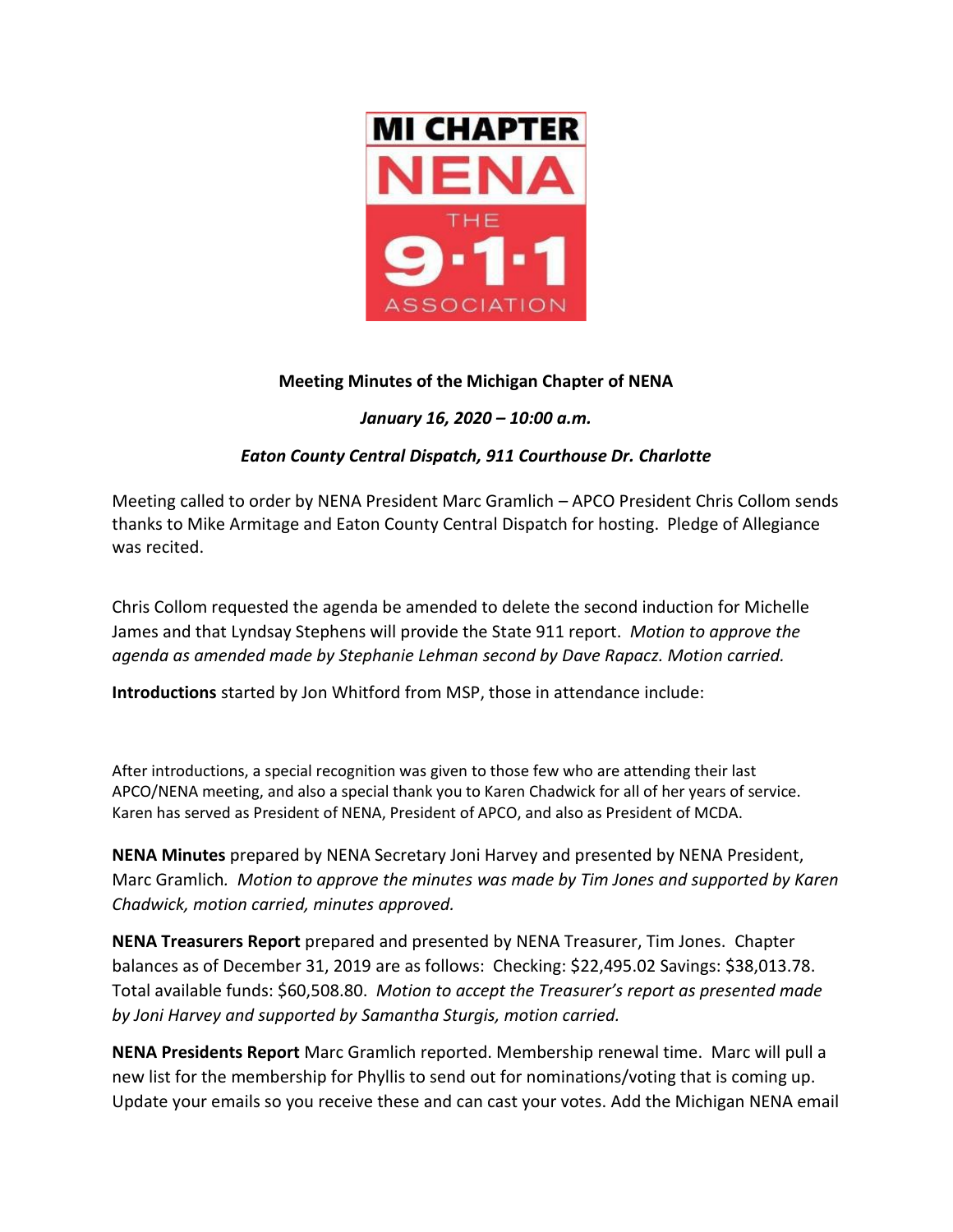blast to your safe list. Kat Reynolds and Cynthia Fell selected to go to 911 GTW to represent NENA. Marc has to leave early for another meeting however he will be here through Theresa's report. Special recognition to Don Glasgow who has been extremely instrumental to this organization, 911, and to the ENP program. Many thanks to Don for his outstanding service! The next meeting for NENA will be held in Livingston County 10am meeting. There will be a luncheon and induction of the new officers.

\*Presentation on SNC Training Form Applications by Theresa Hart\* Documentation was provided to all attendees. Reminder the website has a list of subcommittee members you can contact with questions.

### **NENA COMMITTEE REPORTS**

**CJIC Update** No report. Chris Collom advised there is a meeting tomorrow and an update will be provided. Lisa Hall has been sending out updates reference gender reporting options in SOS. Suggested you try changing the gender to "U" for unknown when running subjects.

**Training/Membership Activities** Dave Rapacz reported. APCO training coming up at Great Wolf Lodge. This is for all levels of communications. NENA will be covered under the conference update.

**Professional Development** Stephanie Lehman reported. 57 active ENP's and one retired. Most recent ENP is Bill Gilio from Grand Rapids – congratulations! Every year NENA awards 2 scholarships to sponsor NENA members who are interested. Lisa Lake still conducting a study group. Meets Monday at 3pm but the meetings are accessible any time. Reach out to Stephanie with any questions regarding ENP. ENP and RPL presentation will be held at the conference.

### 2020 Exam Schedule

| <b>Exam Period</b> | Exam Dates | <b>Application Deadline</b> |
|--------------------|------------|-----------------------------|
| Spring 2020        | Aril 4-18  | March 6, 2020               |

**Technical** Kate Granwith MPSCS provided report from Brad Stoddard. Remediation project has been completed. Upgrade to platform will be done next year. MPSCS Interop Board update: Building Codes was a topic to try and get better coverage within buildings and also a discussion was held on encryption. Any changes to encryption have been put on hold until the issue of interoperability is resolved.

**Frequency Coordination/MPSFAC/700MHz** Brent Williams reported. Ingham County frequencies are going to be a topic at the next meeting since they are coming up on the system. Brent is local coordinator through UHF/VHF so see him if you are doing any updates or work to these frequencies. You do not have to let your vendors do this for you – tell your vendor you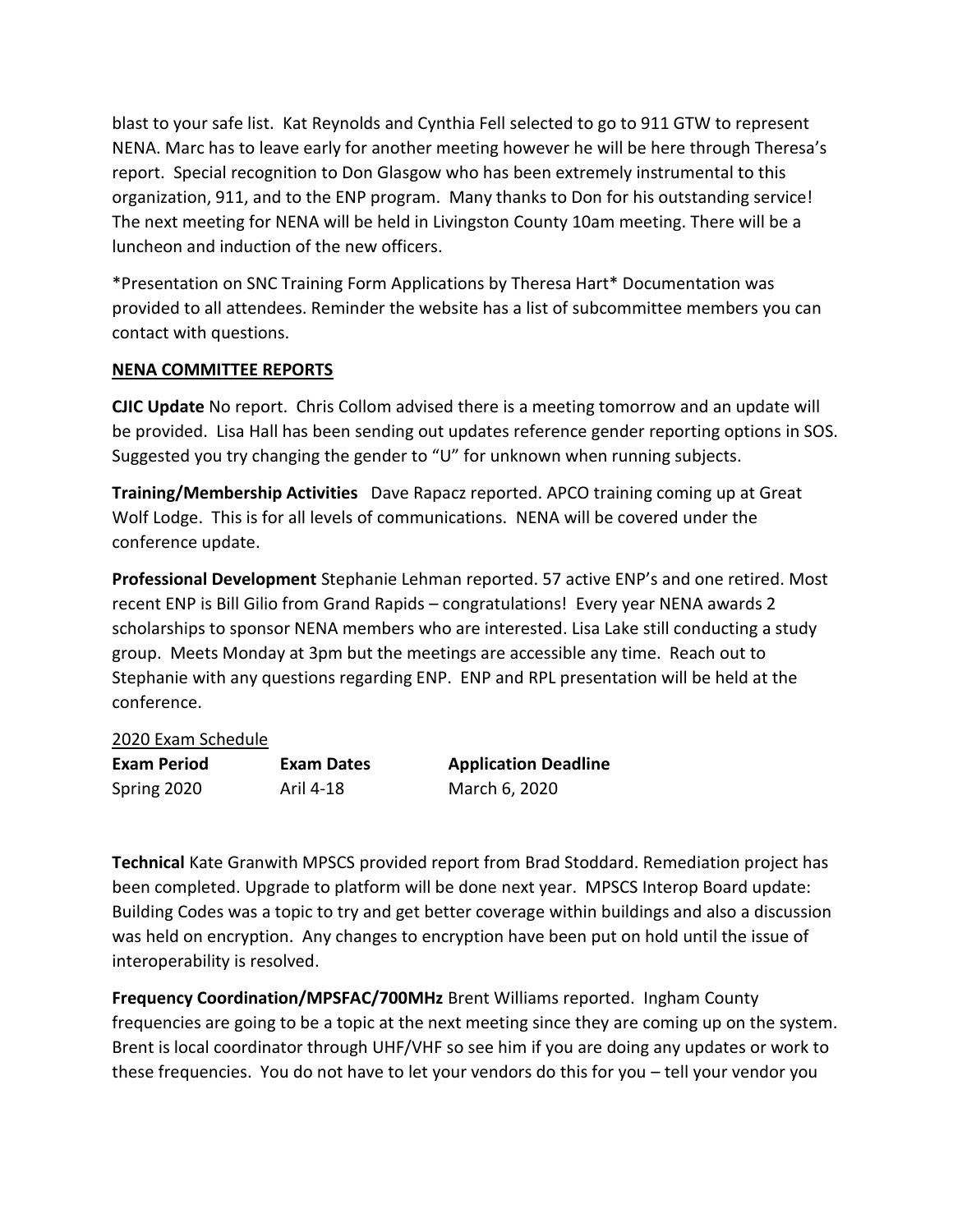want to use APCO for these frequency coordination's and keep the money in house and with APCO. Reminder that APCO has local advisors and offer a more personal effort.

**NENA/APCO Joint Michigan Conference** Tammy Smith reported. First year for conference in Kalamazoo. Great set of speakers and opening sessions! Opening keynote on Monday is Sam Glenn, Tuesday Joe McCarville Thin Gold Line, Wednesday is Travis Mills. Thursday Doug Showalter and Jim Marshall. Look at the APCO and NENA websites and Facebook pages for updated information that is added regularly regarding the conference. Registration glitch should be resolved in the next week. Already gaining sponsors. There is a conference committee meeting after this meeting so plan to stay if you're on the committee. Stephanie advised since we had so much interest in presenting, they will only be submitting one session per vendor. The white paper submission deadline has passed and is closed.

Applications for booths are not open yet but will be soon. The vendor hall is amazing and the entertainment committee has some great ideas planned. Monday night reception is going to be amazing! It will be a casino night. Do not bring your own real money, but they will have some cool prizes and games. April Heinze is still dressing up even though she's not a vendor! Phyllis has a request as the Treasurer; if you pay with a credit card it automatically adds in a 3.5% fee so if she sends you an invoice because you stated you wanted to pay by check and then you turn around and pay by credit card, you will have to pay that 3.5%. If you originally select pay by check, follow through by paying by check. If you originally select credit card, pay by credit card. The Landing Page link will show up when you register. Use that link to get the conference hotel room rate or you will end up paying more.

**NENA National** April Heinze reporting. SVP and Critical issues forum are next week. Quite a few people from Michigan attending. Will try and get together and do a Michigan dinner. Wants us to understand the importance of the SVP; working on stress, wellness, and resiliency for our industry. NENA has a true focus on that this year. They created a wellness committee creating various standards and will be launching a wellness portal with resources for 911 and vendors.

The NENA PSAP Registry – in the process of moving now to the EPRC. If you are a member or user (see April if you are not yet a member), you should have received an email the PSAP Registry is moving to the EPRC and that you need to log in to the new website. Not many people are following through but this must be done. If you are a member and did not receive the email with your new credentials, contact April. You can access EPRC at nena.org for membership, tutorials, and benefits of becoming a member. PSAPs can keep all of their information in one place for members to access. Vendors are using this as well for contact numbers to send important info to your PSAP. This could include service outages. This registry will be much more user friendly. It is also a GIS database where you can enter in an address, and the correct PSAP info for that address should be provided. Other public safety entities are using this as well. They are currently working with the FBI who receives calls that should be routed to local responders. Hoping to work with the National 911 Office for the census piece as the collection site on behalf of the nation.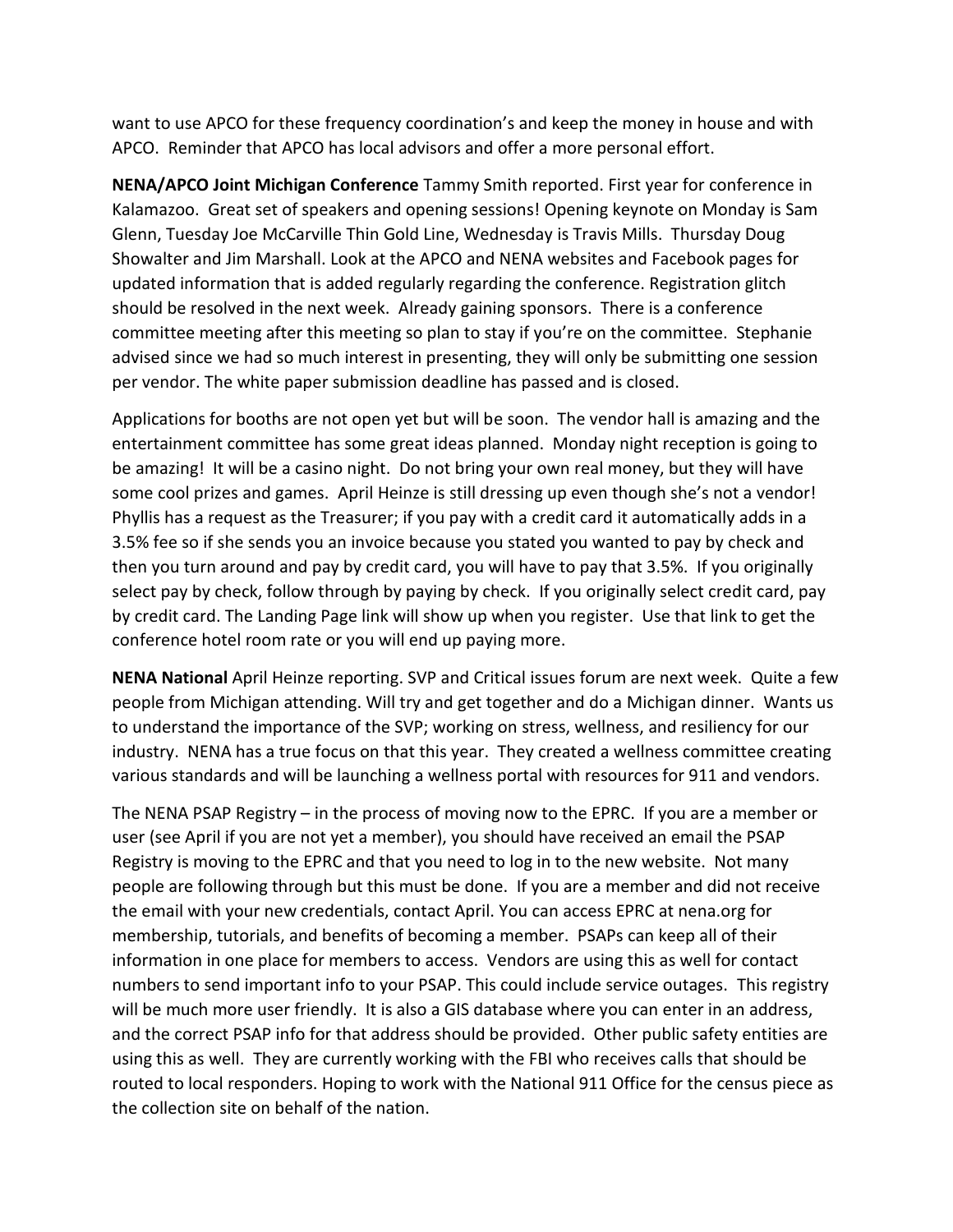Noonlight – how many have heard of this or received a call from them? April wants screenshots if we receive these. In the room only Mike Armitage has received calls from them. Southfield had an issue with them. They are an alarm company and using a panic button app on smartphones for people to report alarms. They have been able to figure out how to send alarm calls over the 911 lines. Could be cama trunks or SIP, it has happened on both so far. They are also adding links to click for additional information that shows up in the ANI field (cybersecurity issue?!). There are concerns with the addressing they are sending which are not accurate. They are trying to figure out how Noonlight is getting the calls into 911, where are they getting the addresses, and how and why they are putting information into the ALI field that is not supposed to be there. This is only if they come on the 911 lines; if they are calling on the 10 digit line it is ok. If you have received something and have not heard back from April, she still wants to know because she is going to find a resolution to this issue. Not sure if they have violated state statue, but they are stepping on state statutes, and FCC regulation violations. This alarm company is somehow placing an actual 911 call on behalf of the subscriber, but are not connecting the subscriber on the line. So far all of the calls April is aware of have been false alarms.

**NENA Public Education** No report.

**NENA Legislative** No report.

**NENA Young Hero** Chris Collom reported. March 15, 2020 is the deadline for nominations. Send nominations to Sandy Nielsen you still have time!

**NENA Commercial** Jim Hansen reported. About to release registration for vendors for the conference. Already have over \$16,000 sponsored – still a ways to go but this is a great start! Any questions, concerns, or anything we would like to see from the commercial side, contact Larry.

**State 9-1-1 Committee** Theresa Hart reported. SNC-301 forms have typically been sent out by now that are due in May are being delayed. The MPSC has been required by the legislature to do a report and has asked these questions be added to the 301 form for them to gather that information. It will be a quick turnaround to produce those since they will not go out until March. There are some duplicate questions we will see in the MPSC section we would have already answered in the earlier portion of the form – Lyndsay is working on creating an autofill to prevent confusion and duplicate efforts. Next meeting is in March. NTS subcommittee chair has not been named yet. Emerging Tech Chair is now Scott Temple and Jordyn Sellek has been named as chair of the LAS. Tech forum coming in April at Great Wolf Lodge. Looking for new spot for 2021 – contact Scott Temple with suggestions. Reminder to look at the encryption form and provide the feedback that is being requested. Certification subcommittee chair – Conference of Eastern Wayne 4 PSAPs – working with those, Presque Isle, St. Clair, and St. Joseph counties as well as city of Detroit. Harriet retired back in November and Joni Harvey has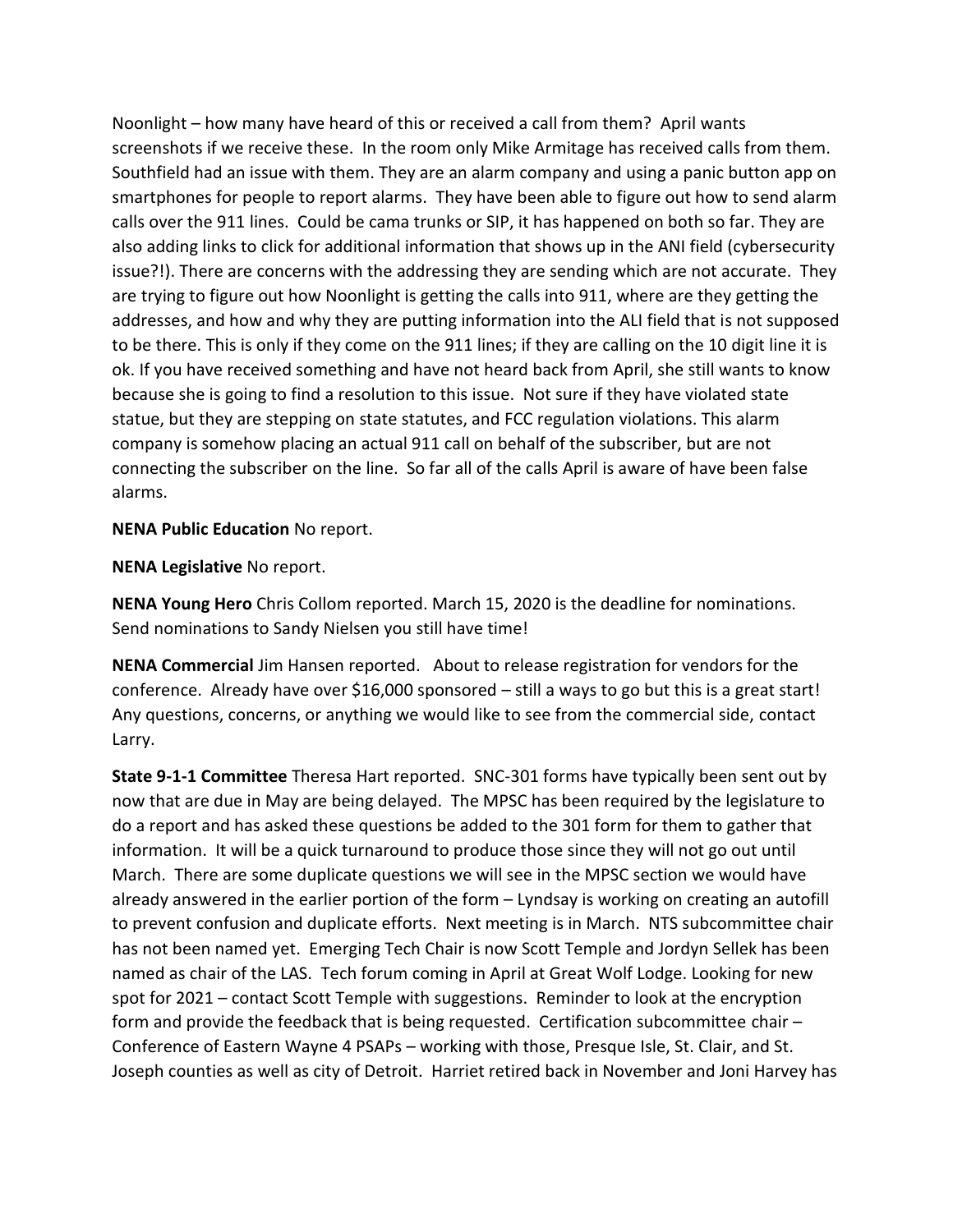been named replacement –welcome Joni. Theresa testing for automation in Feb – go live is April 2<sup>nd</sup> for training fund info. Jeff T and April renamed chair and vice chair of SNC.

**State 9-1-1 Administrator** Lyndsay Stephens reported with State 9-1-1 Committee Report (see attached). Joni Harvey gave kudos to the SNO for all of their diligent work and trying to get her up to speed on the many number of things they are working on. Nothing is being delayed and they are still moving forward even with the transition. If I haven't reached out to you for a meeting, she will be! Please be patient while she works her way into this new position – there is a lot to learn. Joni's phone number and email will change but she will provide her new contact info as soon as she has it.

**MCDA** Chad Chewning reported. New board is Chris Izworski – President, Matt Groesser – Vice President, Mike Armitage – Secretary, Vance Stringham – Treasurer, Jordyn Sellek – SNC Rep. Next meeting Feb 7 in Sanilac.

**TERT** No report.

### **MABAS** No report.

**Michigan TIM** Dave Rapacz reported. Contact Dave for training. Please sign up! They are not scheduled yet but they will be so contact him if you're interested. Dave will check on them doing webinars. Possibly an instructor coming in the fall. There will be a presentation at the conference on TIM.

#### **Nominating Committee** No report.

**FirstNet** Pam Matelski reported. There is an FCC docket opened regarding priority and preempt. AT&T, Verizon, and Sprint are all entering services for the public safety community. Whatever network you are on you will have pre-empt and priority but handing off the call to another vendor does not provide that service. The state has taken the stance that they want that priority and pre-empt service to carry over with the transfer of service. See last meetings notes on 911 person serving on the board for first time ever. Brent discussed in length the benefits of going with FirstNet. See him for details and further information. Pam advised the state is pleased with the progress of FirstNet. Pam can get you in touch with the technical people you would need with questions or concerns on getting this to work for your department.

**NENA Old Business** Stephanie Lehman reported. By-Law/Policy Review – the committee now only has 6 people; we have been working on this since the summer. There are some more updates that need to be made. This has been put on hold until the new board is seated in March. The immediate work that needed to be done for non-profit, movement and hierarchy of officers, board structure and responsibilities have been done. There are 3 openings we are looking to fill—please see Stephanie if you are interested.